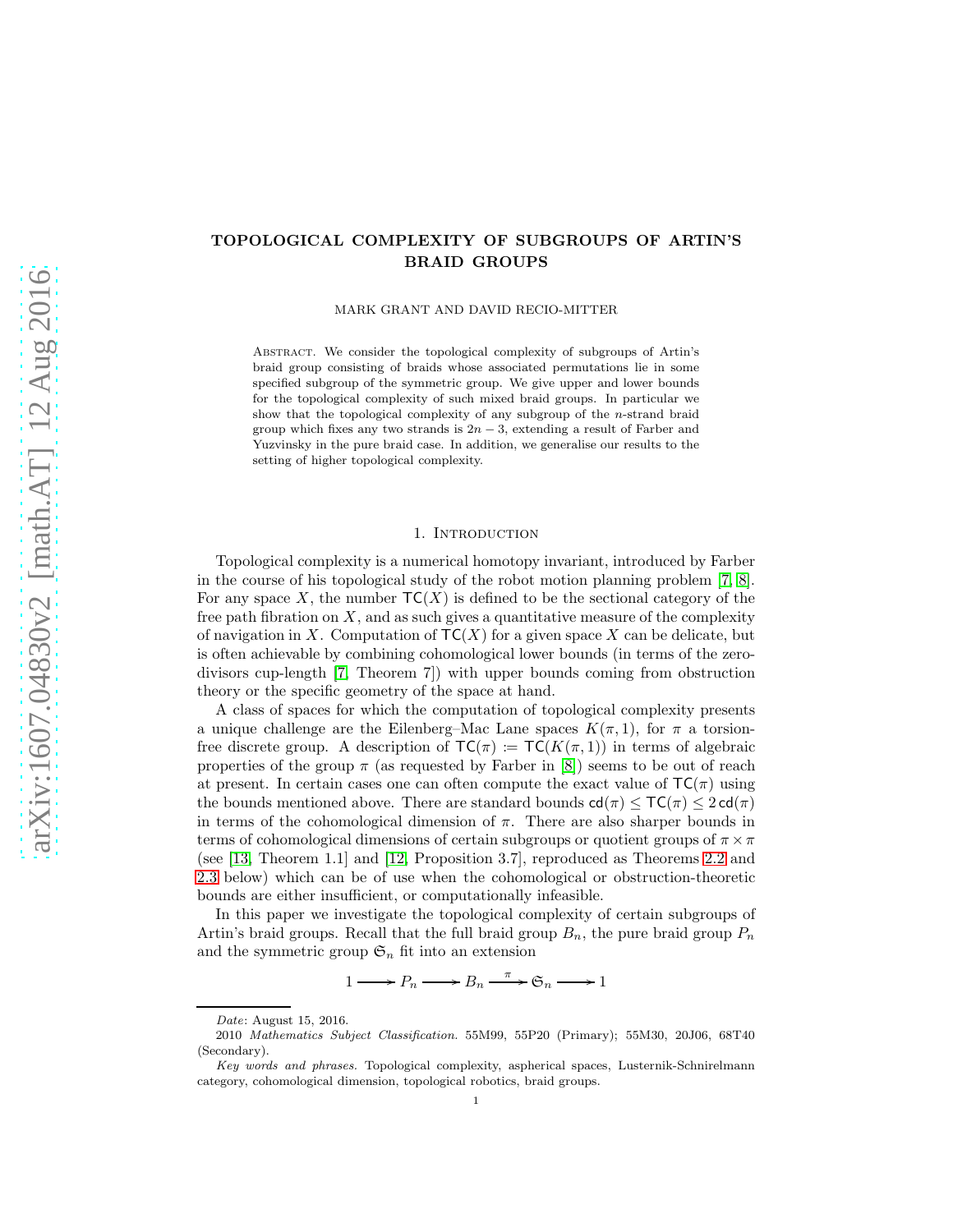where the projection  $\pi$  sends a braid to the associated permutation of its endpoints (definitions will be given in Section [3](#page-2-2) below). Given any subgroup  $G \leq \mathfrak{S}_n$ , its pre-image  $B_n^G := \pi^{-1}(G)$  is a subgroup of  $B_n$  containing  $P_n$ . The cohomological dimension of  $B_n^G$  is  $n-1$ , and so by the standard bounds mentioned above we have  $n-1 \leq \mathsf{TC}(B_n^{\tilde{G}}) \leq 2n-2$ . We will prove the following.

**Theorem 1.1.** *Suppose that*  $G \leq \mathfrak{S}_n$  *satisfies either of the following conditions:* 

- $G \leq \mathfrak{S}_{n-k} \times \mathfrak{S}_k$  *where*  $(n, k) = (n 1, k) = (n 1, k 1) = 1$ , *or*
- $G \leq \mathfrak{S}_{n-2} \times \{1\}^2$ .

*Then we have*

$$
\mathsf{TC}(B_n^G) \le 2n - 3.
$$

**Theorem 1.2.** *Let*  $G \leq \mathfrak{S}_{n-k} \times \mathfrak{S}_k$  *for*  $k ≥ 2$ *. Then* 

$$
\mathsf{TC}(B_n^G) \ge 2n - k - 1.
$$

*Furthermore, if*  $G \leq \mathfrak{S}_{n-1} \times \{1\}$ *, then* 

$$
\mathsf{TC}(B_n^G) \ge 2n - 3.
$$

Corollary 1.3. *If*  $G \leq \mathfrak{S}_{n-2} \times \{1\}^2$ , then

$$
\mathsf{TC}(B_n^G) = 2n - 3.
$$

These results extend the computation of the topological complexity of pure braid groups (due to Farber and Yuzvinsky [\[9\]](#page-10-2)) to various *mixed* or *coloured braid groups*. Our methods are somewhat different (in particular we use [\[13,](#page-11-0) Theorem 1.1] instead of zero-divisors cup-length).

The above results generalise to the setting of higher topological complexity. The generalised results are formally very similar and thus we do not give them in the introduction. They are discussed in Section [6.](#page-9-0) We should mention that the results for higher topological complexity extend the computation of the higher topological complexity of pure braid groups due to González and Grant [\[11\]](#page-11-2). Again, our methods are somewhat different to theirs, which are in turn similar to the ones used by Farber and Yuzvinsky in [\[9\]](#page-10-2).

Configuration spaces of points in the plane give models for Eilenberg–Mac Lane spaces of braid groups, including those considered in this paper (see Lemma [3.4](#page-3-0) below). Therefore, our results have implications for motion planning of  $n$  agents moving in a planar region avoiding collisions, where the agents are partitioned into equivalence classes according to their function.

Several of the results in this paper were inspired by corresponding results in [\[4\]](#page-10-3); we thank the authors of that paper for their correspondence and in particular for providing an algebraic proof of Lemma [3.7.](#page-4-0) We also thank Jesús González for suggesting that we generalise our results to higher topological complexity.

## 2. Topological complexity of aspherical spaces

For any space X, let  $p_X : X^I \to X \times X$  denote the free path fibration on X, with projection  $p_X(\gamma) = (\gamma(0), \gamma(1))$ . Recall that the *topological complexity* of X, denoted  $TC(X)$ , is defined to be the minimal k such that  $X \times X$  admits a cover by  $k+1$  open sets  $U_0, U_1, \ldots, U_k$ , on each of which there exists a local section of  $p_X$ (that is, a continuous map  $s_i: U_i \to X^I$  such that  $p_X \circ s_i = \text{incl}_i: U_i \hookrightarrow X \times X$ ). Note that here we use the reduced version of  $TC(X)$ , which is one less than the number of open sets in the cover.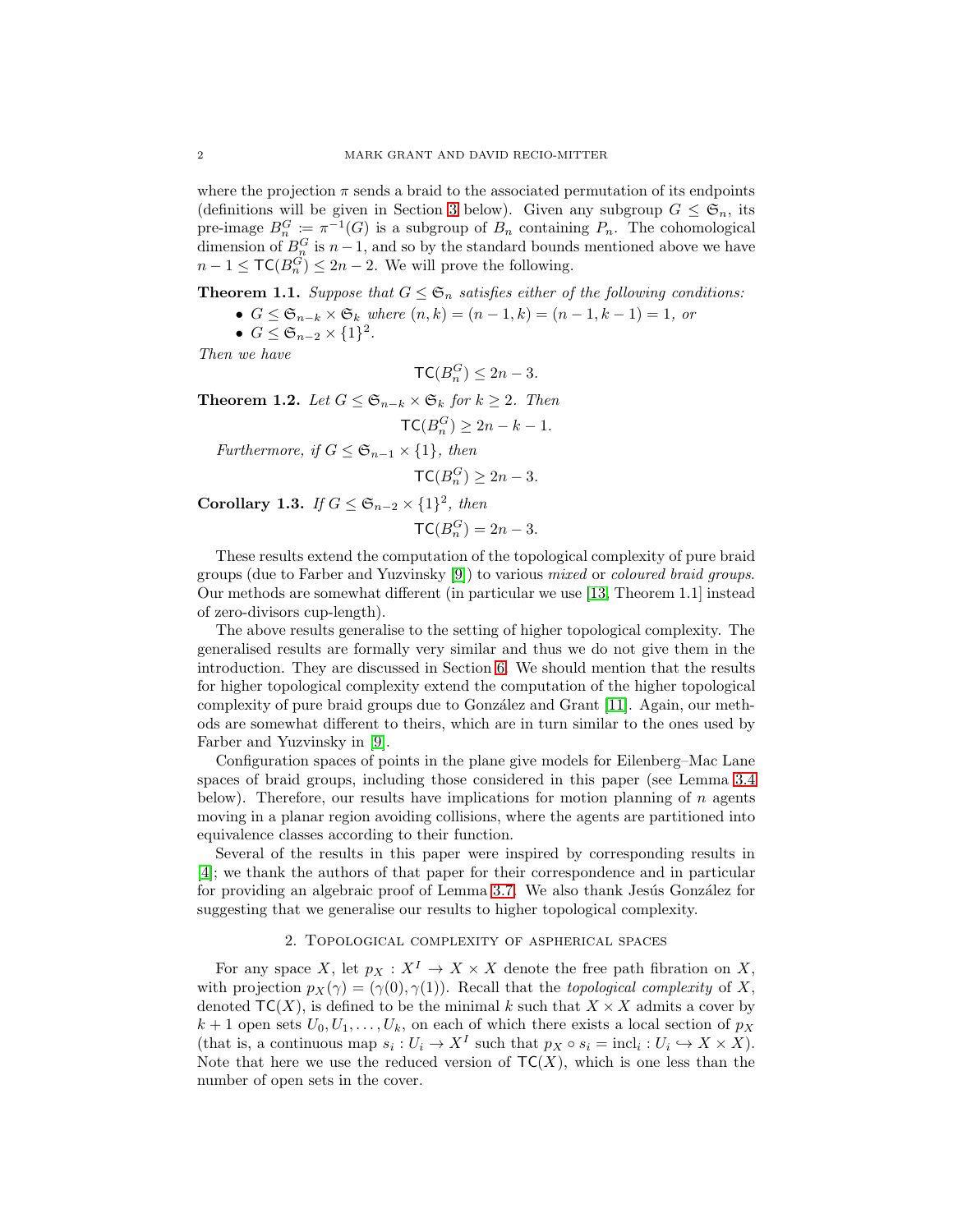Let  $\pi$  be a discrete group. It is well-known that there exists a connected CWcomplex  $K(\pi, 1)$  with

$$
\pi_i(K(\pi, 1)) = \begin{cases} \pi & (i = 1) \\ 0 & (i \ge 2). \end{cases}
$$

Such a space is called an *Eilenberg–Mac Lane space* for the group π. Furthermore,  $K(\pi, 1)$  is unique up to homotopy. This makes the following definition sensible.

**Definition 2.1.** The topological complexity of a discrete group  $\pi$  is given by

$$
TC(\pi) := TC(K(\pi, 1)).
$$

In the survey article [\[8\]](#page-10-1) Farber poses the problem of describing  $TC(\pi)$  solely in terms of algebraic properties of the group  $\pi$ . Very little is known about this problem in general. We remark that the corresponding question about  $cat(\pi) := cat(K(\pi, 1))$ has been completely answered: By work of Eilenberg–Ganea [\[5\]](#page-10-4) and Stallings [\[16\]](#page-11-3) and Swan [\[17\]](#page-11-4), we have  $cat(\pi) = cd(\pi)$ , where cd denotes the cohomological dimension. In cases where the exact value of  $TC(\pi)$  is known, it often agrees with the standard cohomological lower bound in terms of the zero-divisors cup-length. However, one can also give potentially sharper lower bounds for  $TC(\pi)$  which take into account the subgroup structure of  $\pi$ .

<span id="page-2-0"></span>**Theorem 2.2** (Grant–Lupton–Oprea [\[13,](#page-11-0) Theorem 1.1]). Let  $\pi$  be a discrete group, *and let* A *and* B *be subgroups of*  $\pi$ *. Suppose that*  $gAg^{-1} \cap B = \{1\}$  *for every*  $g \in \pi$ *. Then*

$$
TC(\pi) \geq cd(A \times B).
$$

This result has been applied in [\[13\]](#page-11-0) to calculate the topological complexity of Higman's group. In Section [5](#page-7-0) of the current paper we will use it to give lower bounds for the topological complexity of mixed braid groups.

In fact, the upper bounds used in this paper are also group-theoretic in nature.

<span id="page-2-1"></span>**Theorem 2.3** (Grant [\[12,](#page-11-1) Proposition 3.7]). Let  $\pi$  be a torsion-free discrete group, with centre  $\mathcal{Z}(\pi) \leq \pi$ . Identify  $\mathcal{Z}(\pi)$  with its image under the diagonal homomor*phism*  $d : \pi \to \pi \times \pi$ *. Then* 

$$
\mathsf{TC}(\pi) \leq \mathsf{cd}\left(\frac{\pi \times \pi}{\mathcal{Z}(\pi)}\right).
$$

This result was applied in [\[12\]](#page-11-1) to give upper bounds for the topological complexity of finitely generated torsion-free nilpotent groups. In Section [4](#page-5-0) below we will apply it to various subgroups of the full braid group.

### 3. Braid groups and their subgroups

<span id="page-2-2"></span>Definition 3.1. A *braid on* n *strands* is an isotopy class of embeddings of the disjoint union of *n* intervals in  $\mathbb{R}^3$ . The embeddings start at a set of *n* distinct points in the plane  $z = 0$  and end at the corresponding set of points in the plane  $z = 1$ , and are monotonically increasing in the direction of the z-axis. The isotopies are fixed on the boundary. Note that the start and end points of the individual strands are not required to correspond.

The *full braid group*  $B_n$  for  $n \geq 2$  is the group of braids with n strands, where the group operation is given by concatenating braids.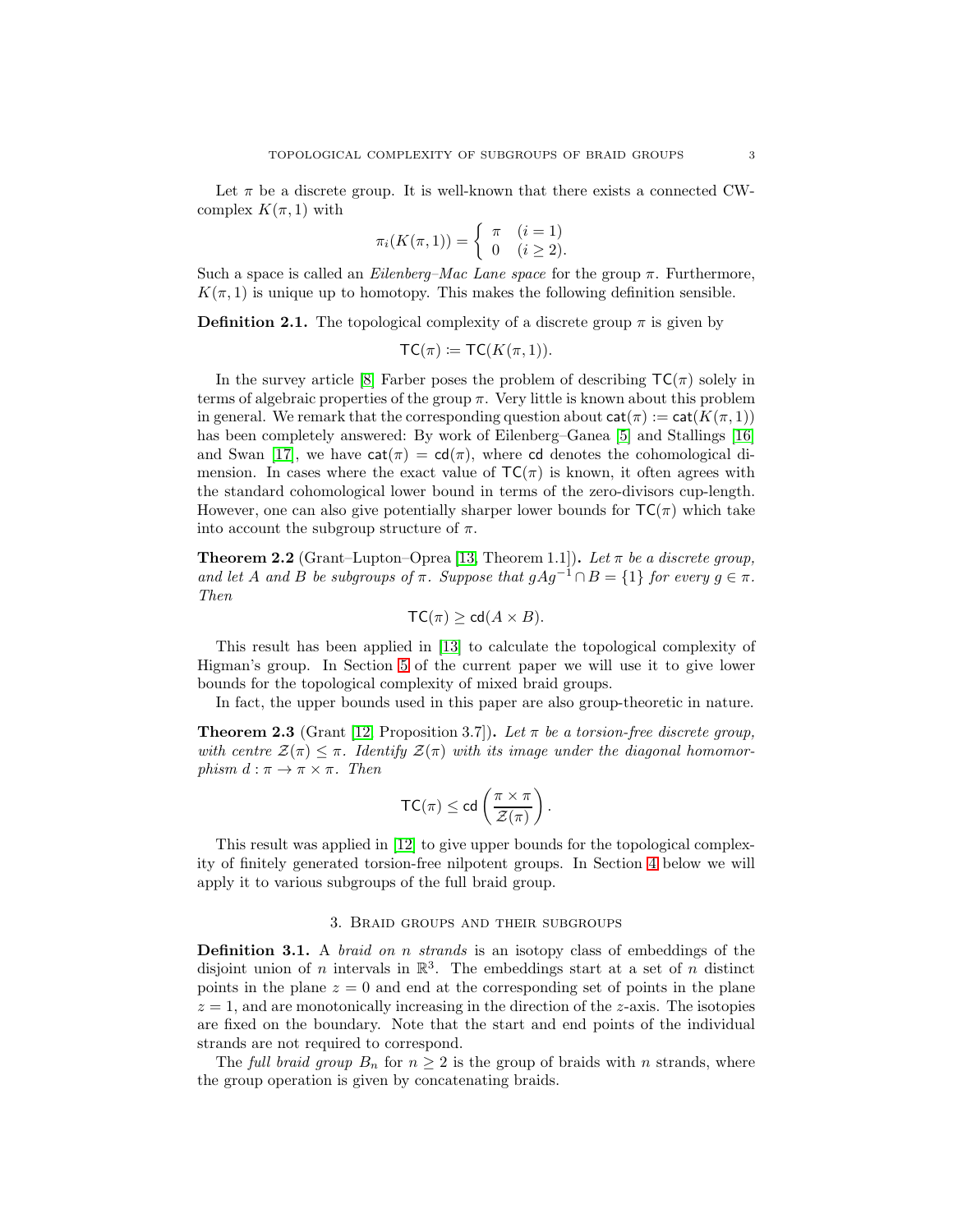The group  $B_n$  was first studied by Artin [\[1\]](#page-10-5), who showed (among other things) that it is generated by the braids  $\sigma_i$  for  $i = 1, \ldots, n-1$  which pass the *i*th strand over the  $(i + 1)$ st strand. There is a canonical epimorphism

 $\pi\colon B_n\to \mathfrak{S}_n$ 

which sends the generator  $\sigma_i$  to the transposition  $(i \, i + 1)$  in the symmetric group  $\mathfrak{S}_n$ . Thus a braid  $\gamma \in B_n$  gets sent to the associated permutation  $\pi(\gamma) \in \mathfrak{S}_n$  of its endpoints.

The kernel  $P_n := \pi^{-1}(\{1\})$  of this projection is the *pure braid group* and its elements are called *pure braids*. More generally, given a subgroup  $G \leq \mathfrak{S}_n$ , we denote its pre-image by  $B_n^G := \pi^{-1}(G)$ . Such a subgroup of  $B_n$  may be called a G*-braid group*, and its elements G*-braids*. These are the groups whose topological complexity we are interested in computing.

<span id="page-3-3"></span>**Example 3.2.** Given an integer  $1 \leq k \leq n-1$ , let  $G = \mathfrak{S}_{n-k} \times \mathfrak{S}_k \leq \mathfrak{S}_n$  be the group of permutations which preserve the partition of n objects into the first  $n - k$ objects and the last k objects. We denote the subgroup  $B_n^{\mathfrak{S}_{n-k}\times\mathfrak{S}_k}$  by  $B_{n-k,k}$ , and refer to it as a *mixed braid group*. One could imagine using two colours to distinguish the first  $n - k$  braids from the last k braids (hence groups of this form also are often called *coloured braid groups*).

In proving algebraic facts about braid groups and their subgroups, it is often easiest to argue topologically using configuration space models for their  $K(\pi, 1)$ 's. Let

$$
\mathbb{C}_m := \mathbb{C} \setminus \{0, 1, \dots, m-1\}
$$

denote the complex plane with m punctures. Recall that the *configuration space* of  $n$  points on the plane with  $m$  punctures is given by

<span id="page-3-1"></span>
$$
F(\mathbb{C}_m, n) \coloneqq \{ (x_1, \dots, x_n) \in (\mathbb{C}_m)^n \mid x_i \neq x_j \text{ for } i \neq j \}.
$$

<span id="page-3-2"></span>**Lemma 3.3** (Fadell–Neuwirth [\[6\]](#page-10-6)). For each  $m \geq 0$  and  $n \geq 2$ , projection onto *the first coordinate gives a locally trivial fibration sequence*

(1) 
$$
F(\mathbb{C}_{m+1}, n-1) \to F(\mathbb{C}_m, n) \to \mathbb{C}_m.
$$

*Furthermore, this fibration admits a section.*

<span id="page-3-0"></span>**Lemma 3.4.** *Any subgroup*  $G \leq \mathfrak{S}_n$  *of the symmetric group acts freely on*  $F(\mathbb{C}, n)$ *by permuting the coordinates. The quotient space*  $F(\mathbb{C}, n)/G$  *under this action is* an Eilenberg–Mac Lane space  $K(B_n^G, 1)$ .

*Proof.* It is easily seen from the definitions that  $B_n^G$  is the fundamental group of  $F(\mathbb{C}, n)/G$ .

It is also well known that  $F(\mathbb{C}, n)$  is aspherical. This follows from the Fadell-Neuwirth fibrations [\(1\)](#page-3-1) and induction. Explicitly, note that  $F(\mathbb{C}_{n-1}, 1) = \mathbb{C}_{n-1}$  is homotopic to a wedge of circles and therefore aspherical, and that for  $1 \leq k \leq n-1$ we have that  $F(\mathbb{C}_{n-k-1}, k+1)$  fibres over an aspherical space  $\mathbb{C}_{n-k-1}$  with fibre  $F(\mathbb{C}_{n-k}, k)$ .

The spaces  $F(\mathbb{C}, n)/G$  are therefore aspherical, because they have  $F(\mathbb{C}, n)$  as a covering space.

Recall that a duality group is a group whose (co)homology satisfies a general-ization of Poincaré duality [\[3\]](#page-10-7). In more detail, we call a group  $\pi$  a *duality group of*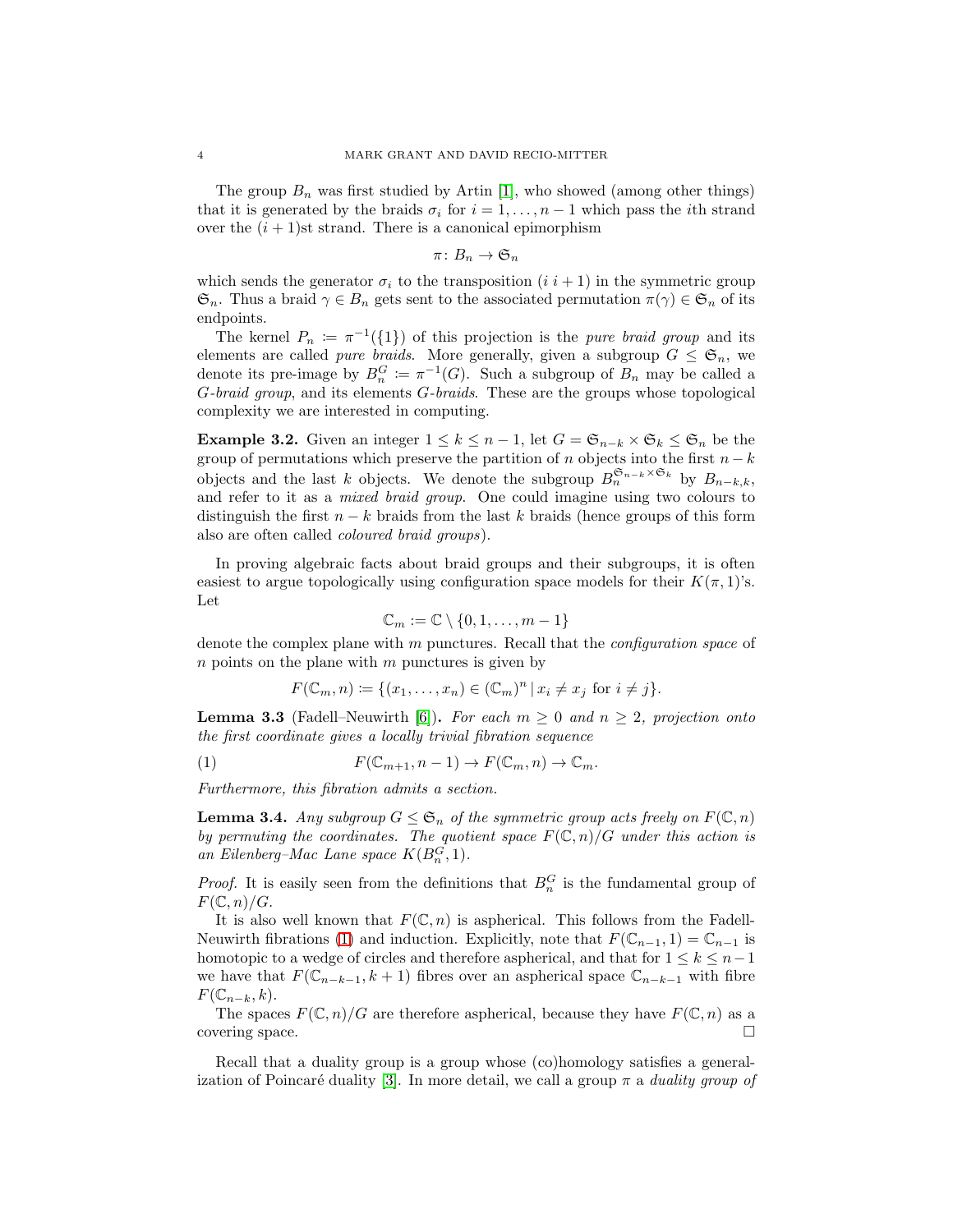*dimension* n if there exists a  $\mathbb{Z}\pi$ -module C and an element  $e \in H_n(\pi; C)$  such that the cap product homomorphism

$$
e \cap -: H^k(\pi; A) \stackrel{\cong}{\to} H_{n-k}(\pi; C \otimes A)
$$

is an isomorphism for all  $k \in \mathbb{Z}$  and all  $\mathbb{Z}\pi$ -modules A. It follows that  $cd(\pi) = n$ .

For instance, the fundamental group of a closed aspherical  $n$ -manifold is a duality group of dimension n.

- **Theorem 3.5** (Bieri–Eckmann [\[3\]](#page-10-7)). (1) *If a torsion-free group*  $\pi$  *has a finite index subgroup* S *which is a duality group of dimension* n, then  $\pi$  *is also a duality group of dimension* n*.*
	- (2) *If* K *and* Q *are duality groups of dimensions* m *and* n *respectively which fit into an extension of groups*

 $1 \longrightarrow K \longrightarrow \pi \longrightarrow Q \longrightarrow 1,$ 

- *then*  $\pi$  *is a duality group of dimension*  $m + n$ *.*
- (3) *Non-trivial free groups are duality groups of dimension* 1*.*

The following lemma tells us that the groups we are interested in are indeed duality groups.

<span id="page-4-1"></span>**Lemma 3.6.** For every  $G \leq \mathfrak{S}_n$ , the group  $B_n^G$  is a duality group of dimension  $n - 1$ .

*Furthermore,*  $\tilde{P}_{n-2} := \pi_1(F(\mathbb{C}_2, n-2))$  *is a duality group of dimension*  $n-2$ *.* 

*Proof.* The fact that  $P_n = \pi_1(F(\mathbb{C}, n))$  is a duality group of dimension  $n-1$  follows from the same chain of Fadell–Neuwirth fibrations used in the proof of Lemma [3.4.](#page-3-0) Indeed, by Lemma [3.3](#page-3-2) we have for each  $1 \leq k \leq n-1$  a split short exact sequence of fundamental groups

$$
1 \longrightarrow \pi_1(F(\mathbb{C}_{n-k}, k)) \longrightarrow \pi_1(F(\mathbb{C}_{n-k-1}, k+1)) \longrightarrow \pi_1(\mathbb{C}_{n-k-1}) \longrightarrow 1.
$$

Our inductive hypothesis is that  $\pi_1(F(\mathbb{C}_{n-k}, k))$  is a duality group of dimension k. The induction step follows from Theorem 3.5 (2), with the base case  $k = 1$  given by Theorem 3.5 (3).

Observe that in the course of the induction (two steps before the end) we have shown that  $\tilde{P}_{n-2} \coloneqq \pi_1(F(\mathbb{C}_2, n-2))$  is a duality group of dimension  $n-2$ .

Finally, let  $G \leq \mathfrak{S}_n$ . The group  $B_n^G$  is torsion-free because it has a finitedimensional  $K(\pi,1)$ . Now the claim follows from Theorem 3.5 (1) because  $B_n^G$ contains the duality group  $P_n$  as a finite index subgroup.

In order to apply Theorem [2.3](#page-2-1) to the groups  $B_n^G$ , we need to identify their centres. Note that  $P_n \leq B_n^G \leq B_n$ . It is well known that  $\mathcal{Z}(P_n)$  and  $\mathcal{Z}(B_n)$  are infinite cyclic, and are equal for  $n \geq 3$ .

<span id="page-4-0"></span>**Lemma 3.7.** For any subgroup  $G \leq \mathfrak{S}_n$ , the centre  $\mathcal{Z}(B_n^G)$  is infinite cyclic. Fur*thermore, when*  $n \geq 3$  *we have* 

$$
\mathcal{Z}(P_n) = \mathcal{Z}(B_n^G) = \mathcal{Z}(B_n),
$$

*and all of these groups are generated by the full twist*

 $\Delta^2 = ((\sigma_1 \dots \sigma_{n-1})(\sigma_1 \dots \sigma_{n-2})\dots (\sigma_1 \sigma_2)\sigma_1)^2 = (\sigma_1 \dots \sigma_{n-1})^n.$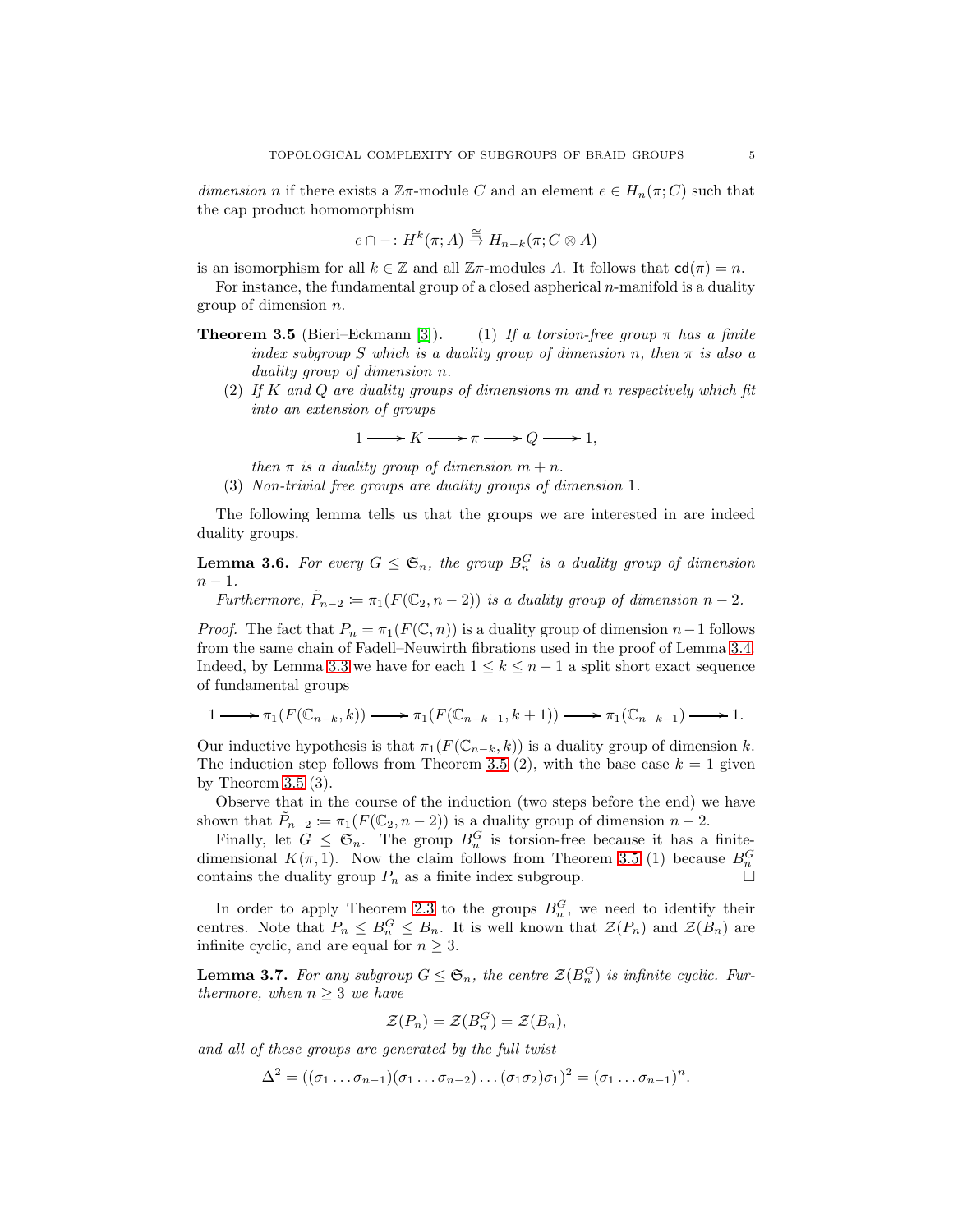*Proof.* The case  $n = 2$  is clear since all the groups will be isomorphic to  $\mathbb{Z}$ . For the rest of the proof assume  $n \geq 3$ .

It is a standard result that the full twist  $\Delta^2$  generates  $\mathcal{Z}(P_n) = \mathcal{Z}(B_n)$  (for a proof see for instance [\[14,](#page-11-5) Theorem 1.24]). Since  $\Delta^2$  commutes with everything (and in particular with braids in  $B_n^G$ ) we therefore have  $\mathcal{Z}(P_n) \leq \mathcal{Z}(B_n^G)$ . It just remains to be shown that  $\mathcal{Z}(B_n^G) \leq P_n$ , since then it follows easily that  $\mathcal{Z}(B_n^G) \leq \mathcal{Z}(P_n)$ . In fact, a seemingly stronger statement is true: If a braid  $\gamma \in B_n$  commutes with every pure braid, then  $\gamma$  is itself a pure braid.

To see this note that it is possible to assign to each pure braid an *ordered* link by closing off the braid, that is, by connecting together both ends of each strand in the braid. This is illustrated in the following picture.



FIGURE 1. A pure braid and its closure.

Note that conjugating a pure braid by a braid  $\gamma \in B_n$  before closing it off will result in the same link, but with the ordering of its components permuted by  $\pi(\gamma)$ . Suppose that  $\gamma \in B_n$  commutes with every braid in  $P_n$ . Then conjugation by  $\gamma$  is the identity on  $P_n$ , and the permutation  $\pi(\gamma)$  acts trivially on the set of isotopy classes of ordered links of n components. It follows that  $\pi(\gamma) = 1$ , so  $\gamma$  is a pure braid.

#### 4. Upper bounds

<span id="page-5-0"></span>Using the algebraic results of the previous section, we can now establish our main upper bound.

<span id="page-5-1"></span>**Theorem 4.1.** *Suppose that*  $G \leq \mathfrak{S}_n$  *is such that*  $B_n^G / \mathcal{Z}(B_n^G)$  *is torsion-free. Then*  $\mathsf{TC}(B_n^G) \leq 2n-3.$ 

*Proof.* Consider the group extension

$$
1 \longrightarrow \mathcal{Z}(B_n^G) \xrightarrow{d} B_n^G \times B_n^G \longrightarrow (B_n^G \times B_n^G)/\mathcal{Z}(B_n^G) \longrightarrow 1,
$$

where  $d$  denotes the diagonal embedding. By Theorem [2.3,](#page-2-1) it will suffice to prove that the quotient group  $(B_n^G \times B_n^G)/\mathcal{Z}(B_n^G)$  has cohomological dimension  $2n-3$ . It follows from the assumptions that this quotient is torsion-free, and by Lemma [3.7](#page-4-0) it contains  $(P_n \times P_n)/\mathcal{Z}(P_n)$  as a subgroup of finite index. Thus we are reduced (by Theorem 3.5(1)) to showing that  $(P_n \times P_n)/\mathcal{Z}(P_n)$  is a duality group of dimension  $2n - 3$ .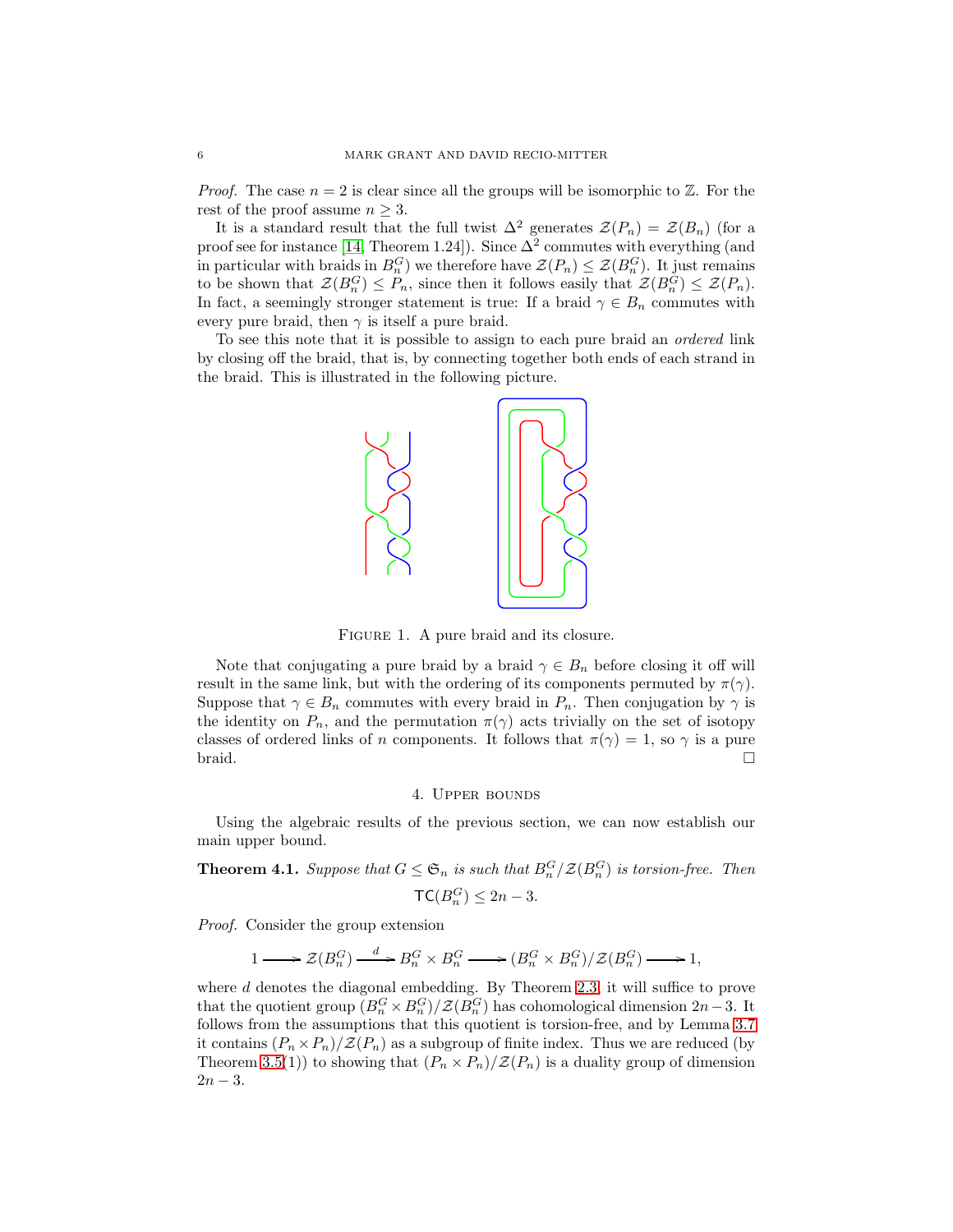Using the operations of addition and multiplication in  $\mathbb{C}$ , it is easily shown that the first two Fadell–Neuwirth fibrations used in the proofs of Lemmas [3.4](#page-3-0) and [3.6](#page-4-1) are in fact trivial, so that we have a splitting up to homeomorphism

$$
F(\mathbb{C}, n) \approx F(\mathbb{C}_2, n-2) \times \mathbb{C}_1 \times \mathbb{C}.
$$

On fundamental groups this gives a splitting  $P_n \cong \tilde{P}_{n-2} \times \mathbb{Z}$ , under which the centre  $\mathcal{Z}(P_n)$  corresponds to  $\{1\} \times \mathbb{Z}$ . We therefore find that

$$
(P_n \times P_n)/\mathcal{Z}(P_n) \cong (\tilde{P}_{n-2} \times \mathbb{Z} \times \tilde{P}_{n-2} \times \mathbb{Z})/\mathcal{Z}(P_n) \cong \tilde{P}_{n-2} \times \tilde{P}_{n-2} \times \mathbb{Z}.
$$

Since the group  $\tilde{P}_{n-2}$  was shown in Lemma [3.6](#page-4-1) to be a duality group of dimension  $n-2$ , the result now follows from Theorem 3.5(2).

We now give examples of subgroups  $G \leq \mathfrak{S}_n$  for which the assumption of the theorem holds. We continue to denote the mixed braid group  $B_n^{\mathfrak{S}_{n-k} \times \mathfrak{S}_k}$  from Example [3.2](#page-3-3) by  $B_{n-k,k}$ .

**Proposition 4.2.** *The mixed braid group modulo its centre*  $B_{n-k,k}/\mathcal{Z}(B_{n-k,k})$  *is torsion-free if and only if*  $(n, k) = (n - 1, k) = (n - 1, k - 1) = 1$ .

*Proof.* The centre  $\mathcal{Z}(B_{n-k,k})$  is infinite cyclic generated by the full twist  $\Delta^2 =$  $(\sigma_1 \dots \sigma_{n-1})^n$ , by Lemma [3.7.](#page-4-0) Thus torsion elements in  $B_{n-k,k}/\mathcal{Z}(B_{n-k,k})$  will be represented by braids  $\alpha \in B_{n-k,k}$  such that  $\alpha^m = \Delta^l$ , for some powers  $m, l \in \mathbb{Z}$ , but  $\alpha$  is not a power of  $\Delta^2$  itself.

Viewing the braid group  $B_n$  as the fundamental group of the configuration space  $F(\mathbb{C}, n)/\mathfrak{S}_n$ , the full twist corresponds to a rotation of the point configuration by  $2\pi$ . Section 2.2 from [\[10\]](#page-10-8) tells us that all torsion elements are represented by rotations up to conjugation. To be precise, there exist  $m, l \in \mathbb{Z}$  such that  $\alpha^m = \Delta^l$ if and only if there exist  $\beta \in B_n$  and  $p \in \mathbb{Z}$  such that either  $\alpha = \beta \delta^p \beta^{-1}$  or  $\alpha = \beta \epsilon^p \beta^{-1}$ . Here the elements  $\delta$  and  $\epsilon$  can be expressed in terms of the standard generators as

$$
\delta = \sigma_1 \dots \sigma_{n-1} \text{ and } \epsilon = \sigma_1(\sigma_1 \dots \sigma_{n-1}),
$$

and correspond to minimal rotations in  $F(\mathbb{C}, n)/\mathfrak{S}_n$ , where in the case of  $\epsilon$  one of the points in the configuration is a fixed point of the rotation.

Recall that  $\pi$  denotes the canonical projection  $\pi: B_n \to \mathfrak{S}_n$ .

Observe that  $\pi(\delta)$  is an n-cycle and  $\pi(\epsilon)$  is an  $(n-1)$ -cycle times a 1-cycle. Therefore  $\pi(\delta)^p$  is a product of d n/d-cycles, where  $d = (p, n)$  is the greatest common divisor of p and n, which could be 1. Similarly  $\pi(\epsilon)^q$  is a product of d  $(n-1)/d$ -cycles and a 1-cycle, where  $d = (q, n-1)$ .

Recall that elements in the symmetric group are conjugate if and only if they have the same cycle structure. Therefore,  $\pi(\delta)^p$  is conjugate to an element in  $\mathfrak{S}_{n-k} \times \mathfrak{S}_k$  if and only if  $n/(p, n)$  divides k. Similarly,  $\pi(\epsilon)^q$  is conjugate to an element in  $\mathfrak{S}_{n-k} \times \mathfrak{S}_k$  if and only if  $(n-1)/(q, n-1)$  divides k or  $k-1$ .

One implication in the theorem now follows from combining the above observations. If  $B_{n-k,k}/\mathcal{Z}(B_{n-k,k})$  had torsion there would exist an element  $\alpha \in B_{n-k,k}$ which is conjugate to  $\delta^p$  or  $\epsilon^q$ . Therefore, there would exist an element  $\pi(\alpha) \in$  $\mathfrak{S}_{n-k} \times \mathfrak{S}_k$  conjugate to  $\pi(\delta)^p$  or  $\pi(\epsilon)^q$ . This implies that either  $(n,k) \neq 1$  or  $(n-1,k) \neq 1$  or  $(n-1,k-1) \neq 1$ .

The converse implication follows from a similar argument. Assume that for instance  $(n, k) \neq 1$ . Then there exists an element  $\alpha \in \mathfrak{S}_{n-k} \times \mathfrak{S}_k$  conjugate to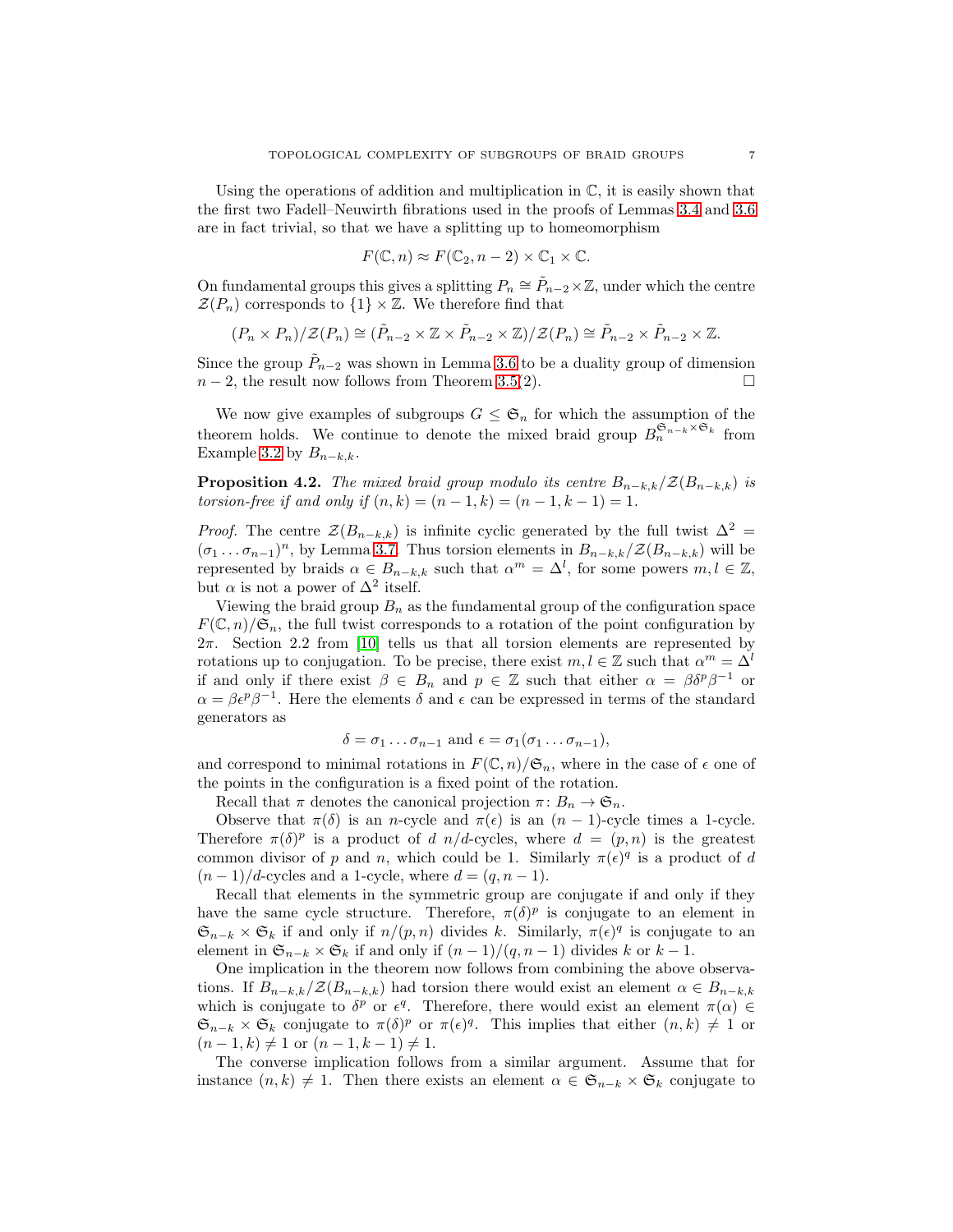$\pi(\delta)^p$ :

$$
\alpha = \beta \pi(\delta)^p \beta^{-1}
$$

.

Taking a lift  $\sigma_{\beta}$  of  $\beta$  yields an element  $\sigma_{\beta} \delta^p \sigma_{\beta}^{-1}$  of  $B_{n-k,k}$ .

<span id="page-7-1"></span>Corollary 4.3. *If*  $G \leq \mathfrak{S}_{n-k} \times \mathfrak{S}_k$  *with*  $(n, k) = (n - 1, k) = (n - 1, k - 1) = 1$ , *then the group*  $B_n^G/\mathcal{Z}(B_n^G)$  *is torsion-free.* 

*Proof.* If  $G \leq \mathfrak{S}_{n-k} \times \mathfrak{S}_k$ , then  $B_n^G$  is a subgroup of  $B_{n-k,k}$  but by Lemma [3.7,](#page-4-0) the centre of both groups is the same. Therefore, if  $B_{n-k,k}/\mathcal{Z}(B_{n-k,k})$  is torsion-free then so is  $B_n^G/\mathcal{Z}(B_n^G)$ ).

<span id="page-7-2"></span>**Proposition 4.4.** *If*  $G = H \times \{1\}^2 \leq \mathfrak{S}_n$  *where*  $H \leq \mathfrak{S}_{n-2}$ *, then the group*  $B_n^G/\mathcal{Z}(B_n^G)$  is torsion-free.

*Proof.* In the proof of Theorem [4.1](#page-5-1) it was observed that there is a homeomorphism  $F(\mathbb{C}, n) \approx F(\mathbb{C}_2, n-2) \times \mathbb{C}_1 \times \mathbb{C}$ . This splitting is compatible with the action of  $G = H \times \{1\}^2$  (as is clear from writing out explicit formulae, or see Lemma 3.1 and Theorem 3.3 of [\[4\]](#page-10-3) for a proof). Therefore we have a homeomorphism

$$
F(\mathbb{C}, n)/G \approx (F(\mathbb{C}_2, n-2)/H) \times \mathbb{C}_1 \times \mathbb{C},
$$

which on fundamental groups gives the splitting  $B_n^G \cong \tilde{B}_{n-2}^H \times \mathbb{Z}$ , where  $\tilde{B}_{n-2}^H \coloneqq$  $\pi_1(F(\mathbb{C}_2, n-2)/H)$ . Under this splitting the centre  $\mathcal{Z}(B_n^G) = \mathbb{Z}$  corresponds to  ${1} \times \mathbb{Z}$ , and therefore we have  $B_n^G/\mathcal{Z}(B_n^G) \cong \tilde{B}_{n-2}^H$ .

Finally we observe that  $\tilde{B}_{n-2}^H$  is torsion-free because it has the finite-dimensional space  $F(\mathbb{C}_2, n-2)/H$  as its  $K(\pi, 1)$ .

Putting together Corollary [4.3,](#page-7-1) Proposition [4.4](#page-7-2) and Theorem [4.1](#page-5-1) yields:

<span id="page-7-3"></span>**Theorem 4.5.** Let  $G \leq \mathfrak{S}_{n-2} \times \{1\}^2 \leq \mathfrak{S}_n$  or  $G \leq \mathfrak{S}_{n-k} \times \mathfrak{S}_k$  with  $(n,k) =$  $(n-1,k) = (n-1,k-1) = 1$ . Then

$$
\mathsf{TC}(B_n^G) \le 2n - 3.
$$

**Remark 4.6.** In the case  $G \leq \mathfrak{S}_{n-2} \times \{1\}^2$ , the upper bound  $\mathsf{TC}(B_n^G) \leq 2n-3$ can be deduced from the fact that there is a splitting

$$
B_n^G \cong \left( B_n^G/\mathcal{Z}(B_n^G) \right) \times \mathcal{Z}(B_n^G),
$$

together with the product formula for topological complexity [\[7,](#page-10-0) Theorem 11]. We do not know if the upper bound  $\mathsf{TC}(B_n^G) \leq 2n-3$  for  $G \leq \mathfrak{S}_{n-k} \times \mathfrak{S}_k$  can be obtained in this way. For instance, we do not know if the centre of the mixed braid group  $B_{5,3}$  splits off as a direct factor.

## 5. Lower bounds

<span id="page-7-0"></span>We now give lower bounds for  $TC(B_n^G)$  in certain cases, using Theorem [2.2.](#page-2-0) Our arguments generalise the argument given in [\[13,](#page-11-0) Proposition 3.3] for pure braids.

**Theorem 5.1.** *Let*  $G$  ≤  $\mathfrak{S}_{n-k}$  ×  $\mathfrak{S}_k$  *for*  $k ≥ 2$ *. Then* 

$$
\mathsf{TC}(B_n^G) \ge 2n - k - 1.
$$

*Furthermore, if*  $G \leq \mathfrak{S}_{n-1} \times \mathfrak{S}_1$ *, then* 

$$
\mathsf{TC}(B_n^G) \ge 2n - 3.
$$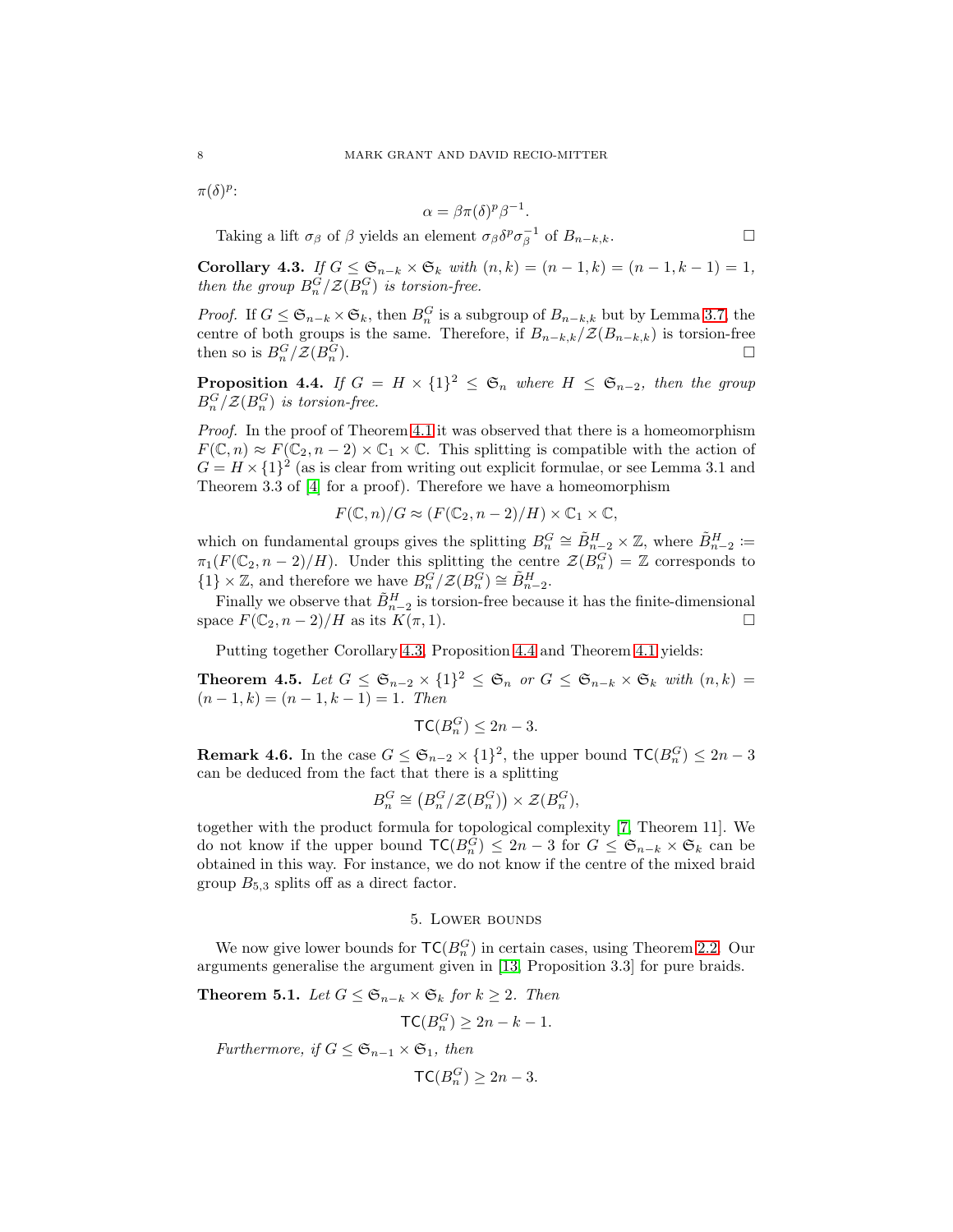*Proof.* Suppose  $G \leq \mathfrak{S}_{n-k} \times \mathfrak{S}_k$  for  $k \geq 2$ . To apply Theorem [2.2,](#page-2-0) we need to give two subgroups of  $B_n^G$  which contain no non-trivial conjugates. The following subgroups satisfy this assumption:

- (1) Think of  $P_{n-k+1}$  for  $k \geq 2$  as a subgroup of  $P_n$  by adding  $k-1$  strands which do not interact with any other strand.
- (2) Denote by  $A_n$  the subgroup of  $P_n$  generated by braids of the form

$$
\alpha_j = \sigma_j \sigma_{j+1} \dots \sigma_{n-1} \sigma_n \sigma_n \sigma_{n-1} \dots \sigma_{j+1} \sigma_j,
$$

for  $1 \leq j \leq n-1$ . In words, the generator  $\alpha_j$  takes the *j*th strand over the last  $n - j$  strands and back under them until it gets back to its original position, see the braid diagrams below. Looking at the braid diagrams it becomes evident that the generators commute, and therefore  $A_n \cong \mathbb{Z}^{n-1}$ .

Since  $P_n \n\t\leq B_n^G$ , these are indeed both subgroups of  $B_n^G$ . It remains to show that  $P_{n-k+1} \cap \gamma A_n \gamma^{-1} = \{1\}$  for all  $\gamma \in B_n^G$ .

Recall that closing off a pure braid yields an ordered link, and that conjugating a pure braid in  $P_n$  by an element of  $B_n^G$  before closing it off will result in an isotopic link up to permutation of its components by an element of  $G$ . In light of the above, it suffices to show that the links coming from closing off nontrivial elements of  $P_{n-k+1}$  can not be obtained by permuting with an element in G the components of the link coming from closing off an element of  $A_n$ .

For this we note that if we close a non-trivial braid in  $A_n$ , the last two components of the link will be linked either with some other component or with each other. This can be seen for the generators  $\alpha_i$  by taking a look at the following braid diagrams.



Because the generators  $\alpha_i$  of  $A_n$  commute with each other, every element  $\sigma \in A_n$ can be written uniquely in the form

$$
\sigma = \alpha_1^{m_1} \alpha_2^{m_2} \cdots \alpha_{n-1}^{m_{n-1}} \qquad (m_i \in \mathbb{Z}).
$$

The exponent  $m_i$  determines the linking number of the *i*th strand with all subsequent strands, from the  $(i+1)$ st up to the nth. Therefore the last two components of the link which results from closing off  $\sigma$  are unlinked from the first  $n-2$  and from each other if and only if all the  $m_i = 0$ , i.e. if and only if  $\sigma$  is trivial. In particular, closing off a non-trivial element of  $A_n$  will yield a link where at least two of the last k components are linked with something else.

On the other hand, closing braids in  $P_{n-k+1} \subset P_n$  yields links in which at most one of the last  $k$  components is linked with another component. Therefore, a link coming from a non-trivial element in  $A_n$  cannot be obtained from a link coming from a braid in  $P_{n-k+1}$  by permuting the components by an element of G. This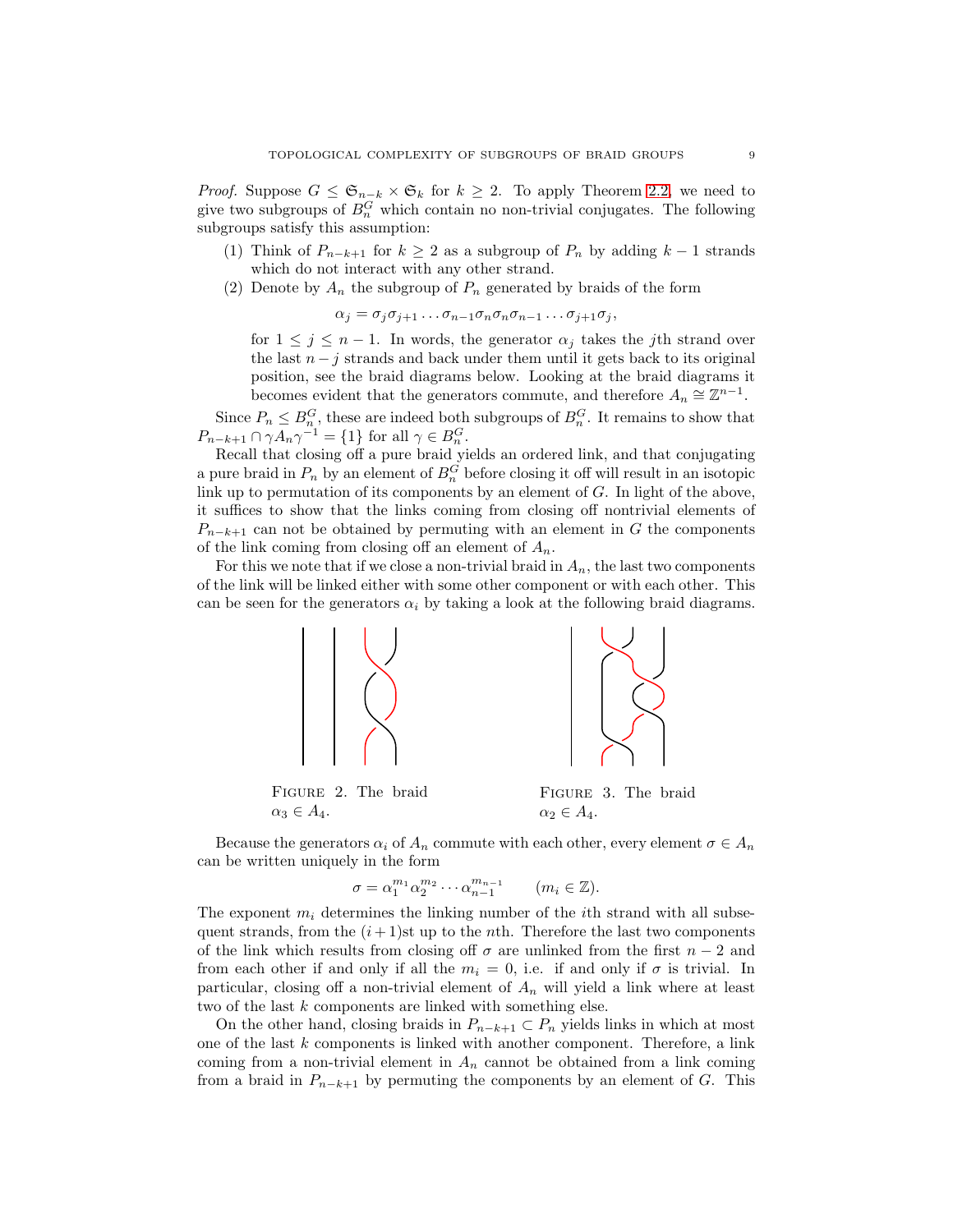is because, by assumption, an element of  $G$  does not permute any of the last  $k$ components with any of the first  $n - k$ .

Finally, Theorem [2.2](#page-2-0) yields

$$
TC(B_n^G) \geq \text{cd}(P_{n-k+1}) + \text{cd}(A_n) = (n-k) + (n-1) = 2n - k - 1.
$$

The proof for  $G \leq \mathfrak{S}_{n-1} \times \mathfrak{S}_1$  is analogous but has to be stated separately. Here we may take the subgroups  $P_{n-1}$  and  $A_n$ , and just use the linking number with the last strand.  $\square$ 

Note that the lower bound goes down by one at each step for  $k \geq 2$  but it is the same for  $B_{n-1,1}$  and  $B_{n-2,2}$ .

<span id="page-9-1"></span>Corollary 5.2. Let 
$$
G \leq \mathfrak{S}_{n-2} \times \{1\}^2 \leq \mathfrak{S}_n
$$
. Then  
\n
$$
\mathsf{TC}(B_n^G) \geq 2n - 3.
$$

Note that in Corollary [5.2](#page-9-1) the lower bound coincides with the upper bound from Theorem [4.5](#page-7-3) and thus gives a complete answer in that case.

**Remark 5.3.** The optimal lower bound  $TC(P_n) \geq 2n - 3$  can be obtained fairly easily using zero-divisors cup-length [\[9\]](#page-10-2), because the rational cohomology algebra  $H^*(P_n; \mathbb{Q})$  is well understood.

One could ask whether the lower bounds for  $TC(B_n^G)$  given above can be obtained similarly using rational cohomology. An application of the Cartan–Leray spectral sequence would give an algebra isomorphism

$$
H^*(B_n^G; \mathbb{Q}) \cong H^*(P_n; \mathbb{Q})^G.
$$

In the cases we are interested in, however, the calculation of this ring of invariants appears not so straightforward, and does not seem to have been carried out in the literature. In the low dimensional cases in which we were able to compute the zero-divisors cup-length, it was less effective than our lower bound. One could try to replace Q with some other coefficient ring, but then calculations become even more involved.

<span id="page-9-0"></span>For the full braid group  $B_n$ , both the zero-divisors cup-length and the methods given in this paper appear to be insufficient.

#### 6. Higher topological complexity

The concept of higher topological complexity was introduced by Rudyak in [\[15\]](#page-11-6). See also the subsequent paper [\[2\]](#page-10-9) by Basabe, González, Rudyak and Tamaki.

Recall that in Section 2 the topological complexity of a space X was defined using the free path fibration  $p_X : X^I \to X \times X$ , with projection  $p_X(\gamma) = (\gamma(0), \gamma(1))$ . For any natural number  $m \geq 2$ , the *mth topological complexity* of X, denoted  $TC_m(X)$ , can similarly be defined with help of the fibration

$$
p_X^m : X^I \to X^m
$$

with projection

$$
p_X^m(\gamma) = (\gamma(0), \gamma(1/(m-1)), \dots, \gamma((m-2)/(m-1)), \gamma(1)).
$$

Concretely, it is the minimal k such that  $X^m$  admits a cover by  $k + 1$  open sets  $U_0, U_1, \ldots, U_k$ , on each of which there exists a local section of the fibration  $p_X^m$ . Of course, the case  $m = 2$  corresponds to the original topological complexity.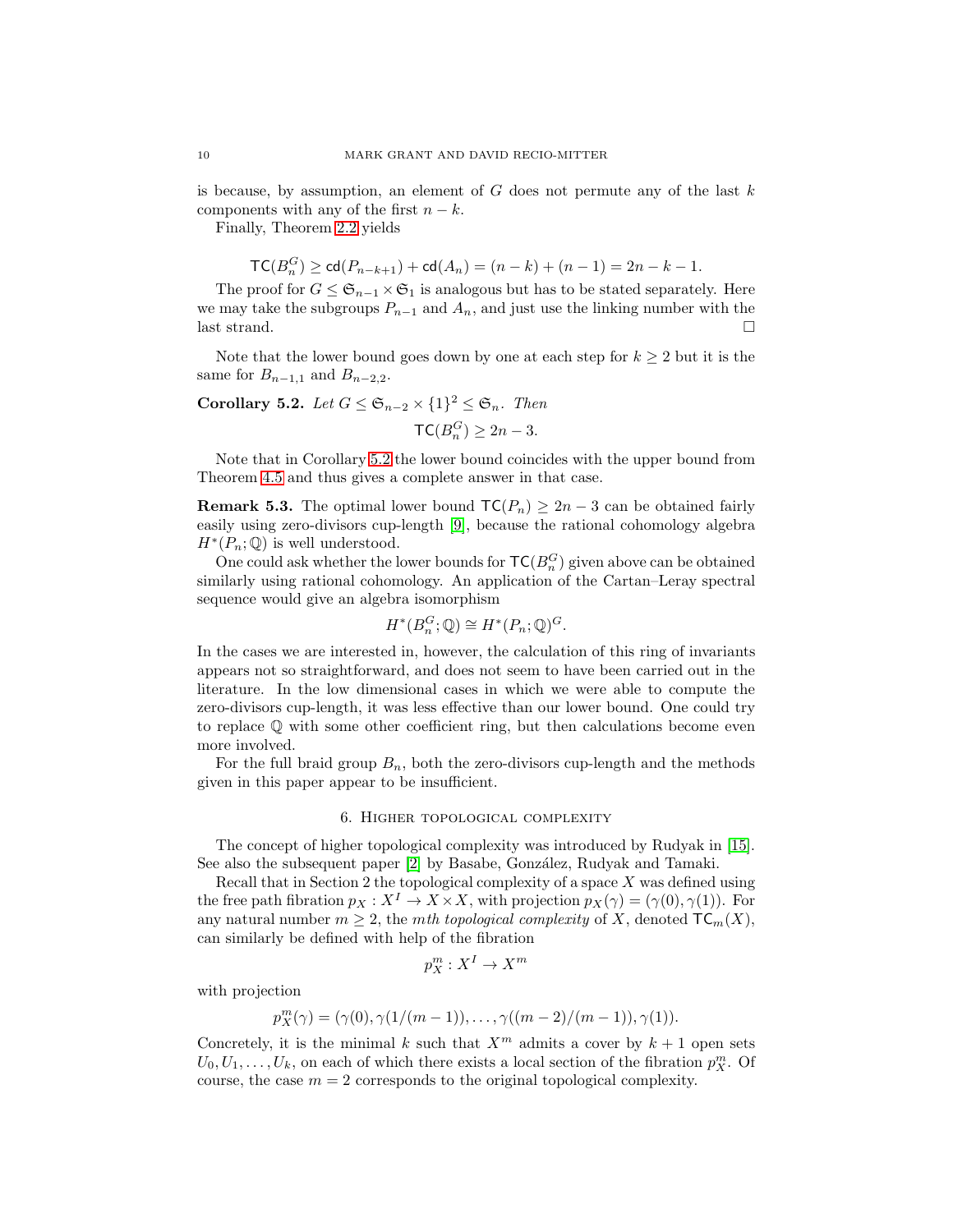The results for the topological complexity of mixed braid groups in the last two sections rely on [\[13,](#page-11-0) Theorem 1.1] and [\[12,](#page-11-1) Proposition 3.7] (denoted Theorem [2.2](#page-2-0) and Theorem [2.3](#page-2-1) in this paper). Those theorems can be generalised in a straightforward way to the following statements about higher topological complexity.

**Theorem 6.1.** Let  $\pi$  be a discrete group, and let A and B be subgroups of  $\pi$ . *Suppose that*  $gAg^{-1} \cap B = \{1\}$  *for every*  $g \in \pi$ *. Then* 

$$
\mathsf{TC}_m(\pi) \ge \mathsf{cd}(A \times B \times \pi^{m-2}).
$$

**Theorem 6.2.** Let  $\pi$  be a torsion-free discrete group, with centre  $\mathcal{Z}(\pi) \leq \pi$ . Iden*tify*  $\mathcal{Z}(\pi)$  *with its image under the diagonal homomorphism*  $d_m : \pi \to \pi^m$ . Then

$$
\mathsf{TC}_m(\pi) \leq \mathsf{cd}\left(\frac{\pi^m}{\mathcal{Z}(\pi)}\right)
$$

.

Using this, the proofs in the earlier sections generalise to yield the following results.

**Theorem 6.3.** Suppose that  $G \leq \mathfrak{S}_n$  satisfies either of the following conditions:

•  $G \leq \mathfrak{S}_{n-k} \times \mathfrak{S}_k$  *where*  $(n, k) = (n - 1, k) = (n - 1, k - 1) = 1$ , *or* 

•  $G \leq \mathfrak{S}_{n-2} \times \{1\}^2$ .

*Then we have*

$$
\mathsf{TC}_m(B_n^G) \leq m(n-1) - 1.
$$

**Theorem 6.4.** *Let*  $G$  ≤  $\mathfrak{S}_{n-k}$  ×  $\mathfrak{S}_k$  *for*  $k ≥ 2$ *. Then* 

$$
\mathsf{TC}_m(B_n^G) \ge m(n-1) - k + 1.
$$

*Furthermore, if*  $G \leq \mathfrak{S}_{n-1} \times \{1\}$ *, then* 

$$
\mathsf{TC}(B_n^G) \ge m(n-1) - 1.
$$

As before, in some cases the upper and lower bounds coincide to give an equality.

Corollary 6.5. *If*  $G \leq \mathfrak{S}_{n-2} \times \{1\}^2$ , then

$$
\mathsf{TC}(B_n^G) = m(n-1) - 1.
$$

## **REFERENCES**

- <span id="page-10-9"></span><span id="page-10-5"></span>[1] E. Artin, Theory of braids, Ann. of Math. (2) 48 (1947), 101–126.
- [2] I. Basabe, J. González, Y. Rudyak, D. Tamaki, *Higher topological complexity and its sym*metrization, Algebr. Geom. Topol. 14 (2014), no. 4, 2103–2124.
- <span id="page-10-7"></span>[3] R. Bieri, B. Eckmann, Groups with homological duality generalizing Poincaré duality, Invent. Math. 20 (1973), 103–124.
- <span id="page-10-3"></span>[4] Y. Q. Chen, H. H. Glover, C. A. Jensen, The center of some braid groups and the Farrell cohomology of certain pure mapping class groups, Algebr. Geom. Topol. 7 (2007), 1987–2006.
- <span id="page-10-4"></span>[5] S. Eilenberg, T. Ganea, On the Lusternik-Schnirelmann category of abstract groups, Ann. of Math. (2) 65 (1957), 517–518.
- <span id="page-10-6"></span><span id="page-10-0"></span>[6] E. Fadell, L. Neuwirth, Configuration spaces, Math. Scand. 10 (1962), 111–118.
- [7] M. Farber, Topological complexity of motion planning, Discrete Comput. Geom. 29 (2003), no. 2, 211–221.
- <span id="page-10-1"></span>[8] M. Farber, Topology of robot motion planning, Morse theoretic methods in nonlinear analysis and in symplectic topology, NATO Sci. Ser. II Math. Phys. Chem., vol. 217, Springer, Dordrecht, 2006, pp. 185–230.
- <span id="page-10-2"></span>[9] M. Farber, S. Yuzvinsky, Topological Robotics: Subspace Arrangements and Collision Free Motion Planning, Transl. of AMS, 212 (2004), 145–156.
- <span id="page-10-8"></span>[10] J. González-Meneses, Basic results on braid groups, Annales mathmatiques Blaise Pascal 18  $(1)$   $(2011)$ , 15–59